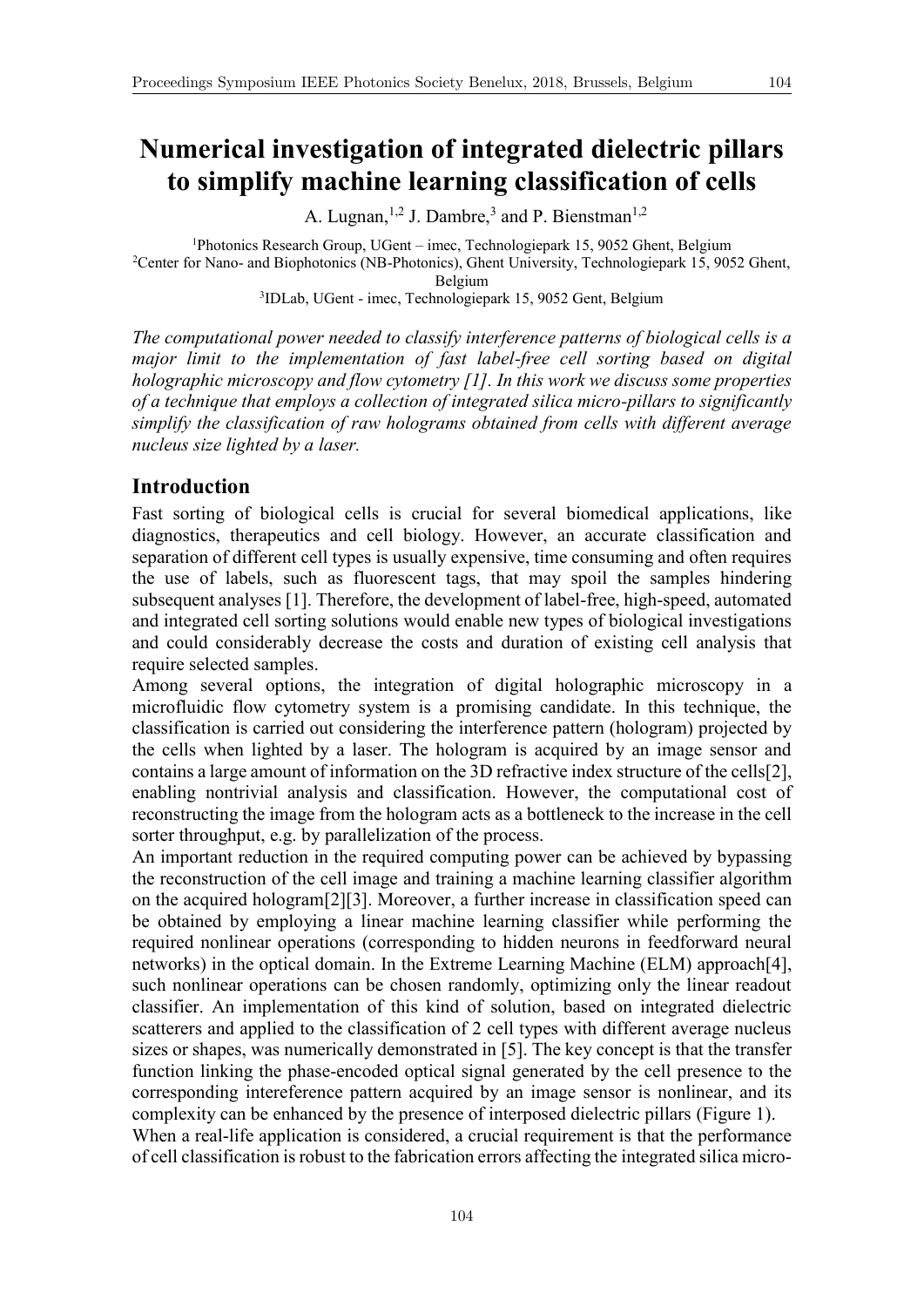pillars employed as random scatterers. In this work we investigate this robustness property by showing the classification performances corresponding to the use of 6 different scatterer configurations.

Furthermore, we include the results corresponding to the classification of near field cell holograms, which are indicative of the feasibility of employing an all-optical readout classifier, that could operate at a much higher speed with respect to its electronic counterpart.



*Figure 1. Schematic of the classification process. A monochromatic plane wave impinges on a microfluidic channel containing a cell in water (* $n_{H2O} \sim 1.34$ *), which has a low refractive index contrast (* $n_{cytoplasm} = 1.37$ *,*  $n_{nucleus}=1.39$ ); the forward scattered light passes through a collection of silica scatterers (ns<sub>iO2</sub>  $\sim$  1.461) embedded in silicon nitride (n<sub>Si3</sub>N<sub>4</sub> ~ 2.027) and organized in layers; the radiation intensity is then collected *by an 1D image sensor, which is divided into bins (pixels); each pixel value is fed into a trained linear classifier (logistic regression) that consists of weighted sums (1 per class) of the pixel values.*

## **Discussion and results**

This work is a continuation of [5], which provided a proof of concept of a novel hardware machine learning technique by processing the results of thousands 2D Finite-difference time-domain (FDTD) optical simulations (Figure 1). The variability of the cells shape and position in the microfluidic channel is simulated using a randomized cell model that makes each simulated cell significantly differ from the others. In this paper, the results obtained from tens of thousands new 2D FDTD simulations are presented, in order to give an insight on important properties of the proposed technique, such as robustness to fabrication errors and employability of near field intensity patterns for a completely onchip implementation. The simulation and classification design/parameters are the same as described in [5] for the case of nucleus size classification using a green laser, with the exception of:

- the pillar scatterers configuration, 7 different cases are considered in this work;
- in addition to the far field intensity, also the near field intensity at the simulated image sensor was calculated and used as sample for the classification task;
- the number of simulated cell scattering processes was increased from 3200 to 7200 (3600 per class) per scatterer configuration, to slightly reduce the overfitting and the variance of the classifier performance;
- the technique used to validate the classification results is 8-fold cross-validation, instead of bootstrapping.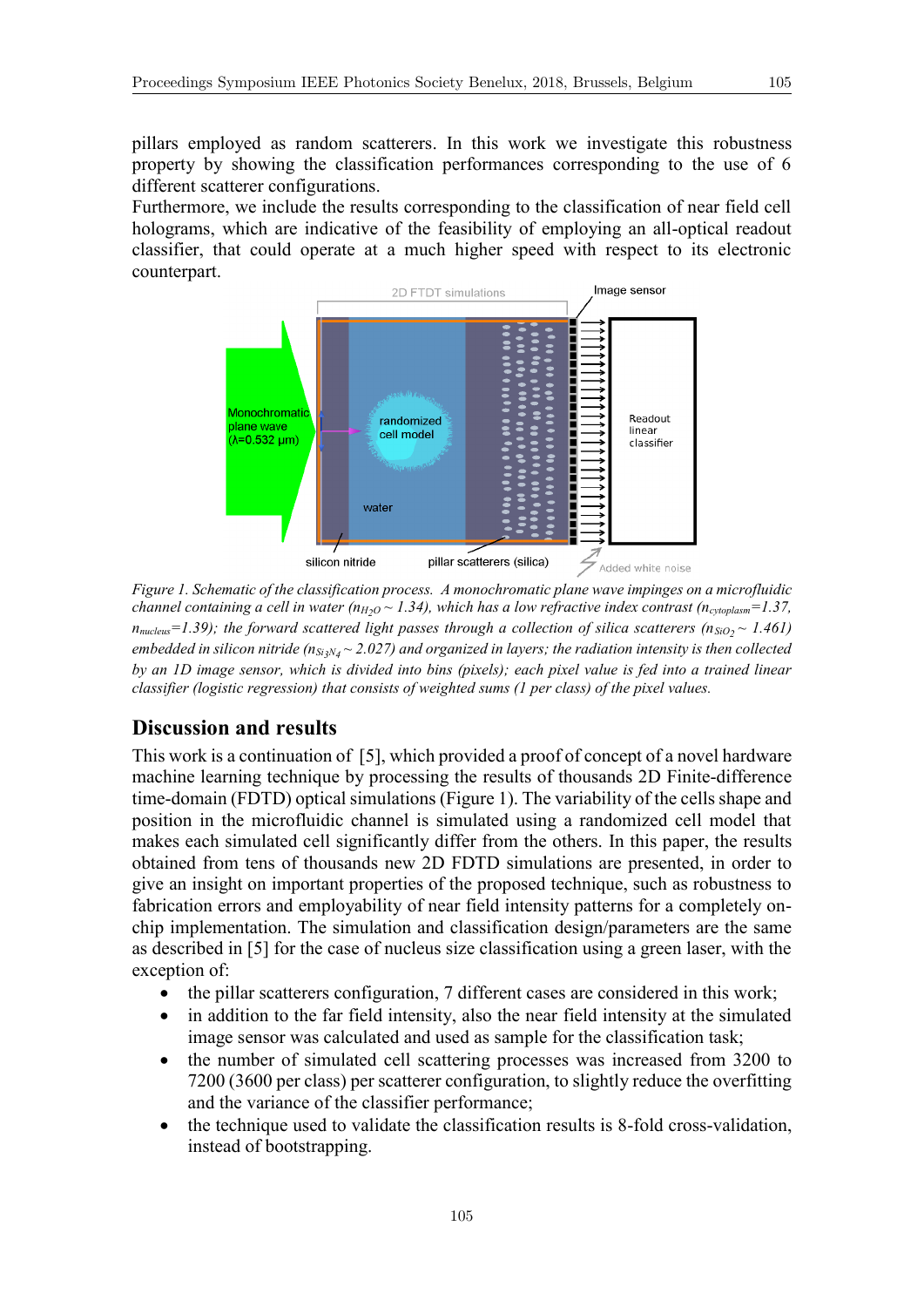The considered scatterer configurations (Figure 2) are: (a) 1 layer of scatterers; (b) 2 layers of scatterers; (c) 3 layers of scatterers; (d) 4 layers of scatterers; (e) 5 layers of scatterers; (f) 4 ordered layers of scatterers (no random displacement applied); (g) no scatterers. The spacing between the scatterer layers is 1.846 μm and the inter-scatterer vertical spacing is 1 μm. Except for the last two configurations, the amplitude of the random displacement applied to the scatterers is  $0.225 \mu m$ .<br>a) b) c) d) e)



*Figure 2. Configurations of silica pillar scatterers as employed in the FDTD simulations (see Figure 1). The 7th configuration, which does not comprise any scatterer, is not shown.*

A comparison between the estimated classification error rates obtained using scatterer configurations *d* and *g* shows that the use of 4 layers of scatterers leads to a relative improvement of roughly 75% when the classification is performed on near field interference patterns, while when far field patterns are considered, the improvement is roughly of 50% (Figure 3). This is grosso modo true also for the other investigated scatterer configurations, suggesting that the advantage coming from the use of dielectric pillars is in general significantly larger in the nearfield rather than in the far field.

Considering for example a simulated 1D image sensor of 373 pixels, the obtained classification results show that the improvement in accuracy due to the presence of dielectric scatterers is essentially independent of the differences between the employed configurations (Figure 4).



*Figure 3. Classification error rate with 2 standard deviation confidence intervals as a function of the pixels number of the simulated 1D image sensor. A white Gaussian noise with standard deviation corresponding to 1% of the average acquired intensity was added to the interference patterns before classification in order to account for experimental noise. Blue and red data respectively correspond to scatterer configurations d and g, i.e. 4 layers of (disordered) scatterers and no scatterers. a) the linear classifier is applied on far field intensity patterns. b) the linear classifier is applied on near field intensity patterns.*